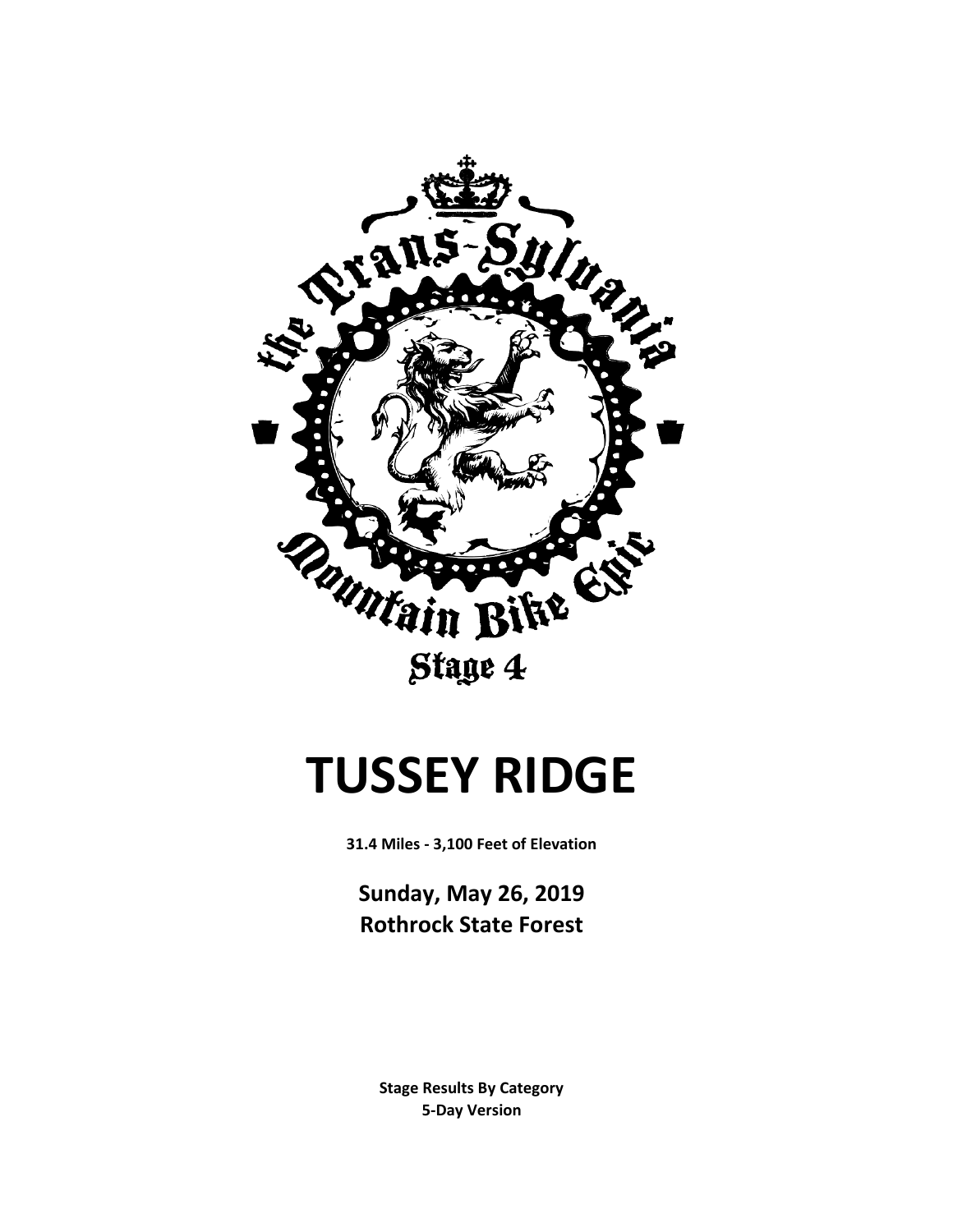## **OPEN MEN**

| <b>RANK</b>    | <b>BIB</b>              | <b>NAME</b>             | <b>TIME</b> | <b>AGE</b> | <b>CITY, STATE</b>         |
|----------------|-------------------------|-------------------------|-------------|------------|----------------------------|
| 1              | 38                      | <b>BRYAN LEWIS</b>      | 02:08:36.26 | 28         | <b>CHARLOTTESVILLE, VA</b> |
| $\overline{2}$ | $\mathbf{1}$            | <b>JEREMIAH BISHOP</b>  | 02:08:51.42 | 43         | <b>HARRISONBURG, VA</b>    |
| 3              | $\mathbf{2}$            | <b>KERRY WERNER JR.</b> | 02:13:00.12 | 28         | <b>BIRDSBORO, PA</b>       |
| $\overline{4}$ | 6                       | <b>JOHN PETRYLAK</b>    | 02:19:52.98 | 40         | PALMYRA, VA                |
| 5              | 16                      | <b>CODY PHILLIPS</b>    | 02:23:20.57 | 25         | <b>BANNER ELK, NC</b>      |
| 6              | 8                       | <b>JEFF RUPNOW</b>      | 02:24:01.50 | 43         | <b>COLUMBUS, OH</b>        |
| 7              | 5                       | <b>LUKE HLAVENKA</b>    | 02:24:37.24 | 27         | <b>CANADA</b>              |
| 8              | 19                      | <b>JAMIE BABCOCK</b>    | 02:29:54.59 | 30         | <b>AIKEN, SC</b>           |
| 9              | 10                      | <b>ANDREW DUENSING</b>  | 02:36:02.04 | 27         | <b>DANVILLE, CA</b>        |
| 10             | 4                       | <b>CHUCK BOYER</b>      | 02:40:22.91 | 39         | <b>EAST PALESTINE, OH</b>  |
| 11             | $\overline{\mathbf{z}}$ | <b>ZACH ADAMS</b>       | 02:40:32.39 | 29         | DAVIS, WV                  |
| 12             | 15                      | <b>OWEN BRENNEMAN</b>   | 02:49:16.23 | 17         | YORK, PA                   |
| 13             | 18                      | <b>SIMON TREMBLAY</b>   | 02:52:15.80 | 39         | <b>CANADA</b>              |
| 14             | $\overline{\mathbf{3}}$ | <b>THOMAS TURZA</b>     | 03:16:50.23 | 39         | <b>SOUND BEACH, NY</b>     |
| 15             | 14                      | <b>JOSEPH LACINY</b>    | 03:22:05.68 | 24         | <b>BALTIMORE, MD</b>       |
| 16             | 9                       | <b>JORDI FERNANDEZ</b>  | 04:26:27.81 | 38         | <b>SPAIN</b>               |
| 17             | 12                      | <b>MANUEL LETELIER</b>  | 04:26:54.14 | 38         | <b>SPAIN</b>               |
| 18             | 11                      | <b>IVAN BONNIN</b>      | 04:26:56.94 | 48         | <b>SPAIN</b>               |
|                | 20                      | <b>NOAH FLAXMAN</b>     | DNF/DNS     | 22         | <b>MCLEAN, VA</b>          |

# **OPEN WOMEN**

| <b>RANK</b>    | <b>BIB</b> | <b>NAME</b>                | <b>TIME</b>    | <b>AGE</b> | <b>CITY, STATE</b>         |
|----------------|------------|----------------------------|----------------|------------|----------------------------|
| 1              | 36         | <b>MARLEE DIXON</b>        | 02:40:31.26    | 38         | <b>FAIRPLAY, CO</b>        |
| $\overline{2}$ | 28         | <b>BRITT MASON</b>         | 02:44:01.41    | 33         | <b>ELLICOTT CITY, MD</b>   |
| 3              | 32         | <b>AMELIA CAPUANO</b>      | 02:44:53.09    | 32         | <b>BOILING SPRINGS, PA</b> |
| 4              | 37         | <b>JULIA THUMEL</b>        | 02:47:43.24    | 27         | <b>SEVERNA PARK, MD</b>    |
| 5              | 34         | <b>BRYNA BLANCHARD</b>     | 02:52:54.64    | 46         | <b>EAST GREENBUSH, NY</b>  |
| 6              | 29         | <b>EMILY WERNER</b>        | 02:53:14.78    | 29         | <b>ADVANCE, NC</b>         |
| 7              | 30         | <b>MIKI RAZO</b>           | 02:56:06.57    | 30         | TRYON, NC                  |
| 8              | 27         | <b>JEN TILLMAN</b>         | 03:02:50.09    | 43         | <b>ELLICOTT CITY, MD</b>   |
| 9              | 31         | <b>REBECCA LEWANDOWSKI</b> | 03:14:04.58    | 31         | <b>ELKTON, MD</b>          |
| 10             | 35         | <b>ELIZABETH LEE</b>       | 03:52:53.55    | 35         | <b>GREENVILLE, SC</b>      |
| 11             | 33         | <b>CORIANNE KOCAREK</b>    | 04:43:51.50    | 33         | <b>NORTH CANTON, OH</b>    |
|                | 26         | <b>CARLA WILLIAMS</b>      | <b>DNF/DNS</b> | 32         | <b>ROANOKE, VA</b>         |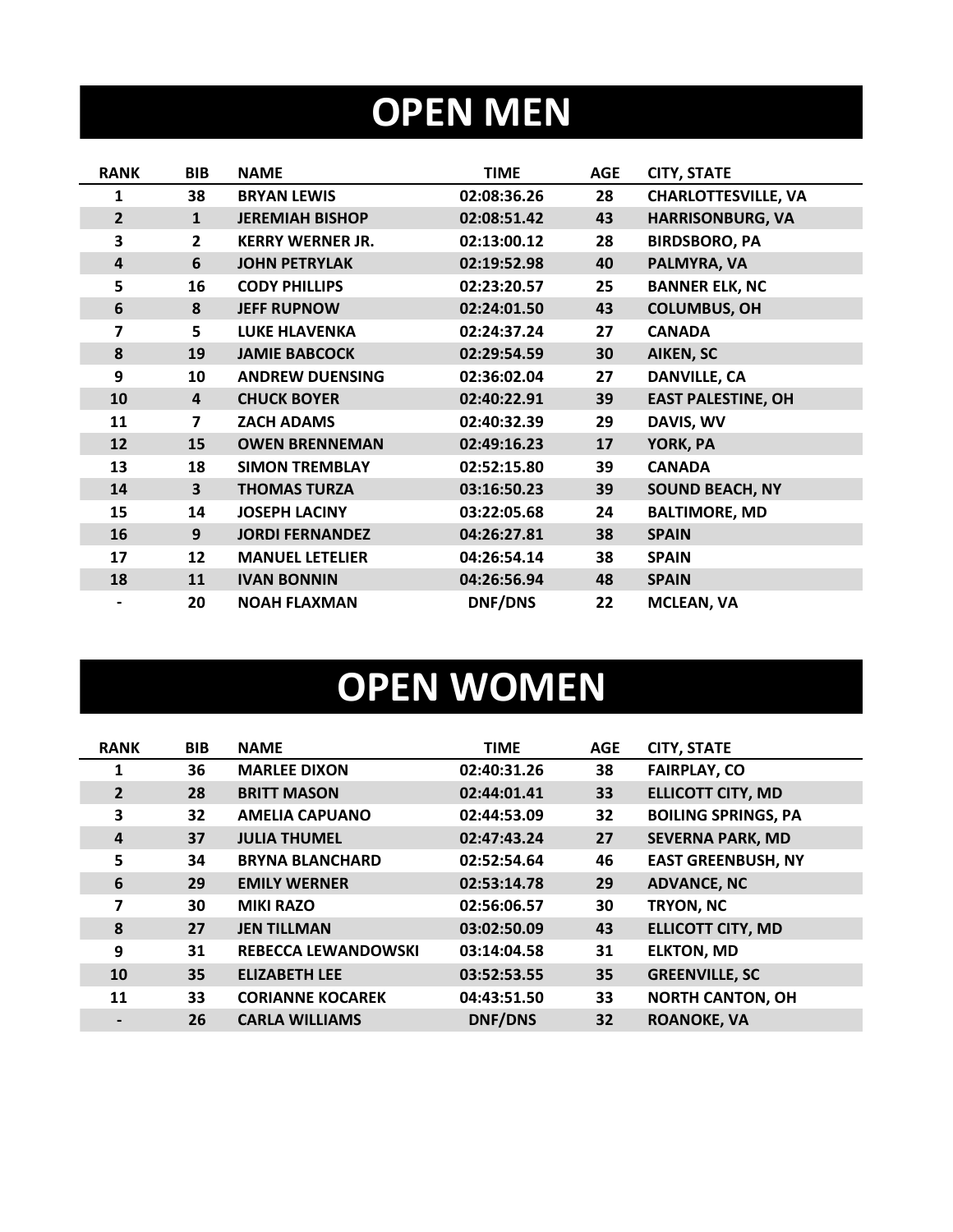### **MEN 40-49**

| <b>RANK</b>    | <b>BIB</b> | <b>NAME</b>                | <b>TIME</b> | <b>AGE</b> | <b>CITY, STATE</b>            |
|----------------|------------|----------------------------|-------------|------------|-------------------------------|
| 1              | 40         | <b>MIKE MONTALBANO</b>     | 02:23:16.38 | 49         | <b>HEWITT, NJ</b>             |
| $\overline{2}$ | 43         | <b>ROB CAMPBELL</b>        | 02:32:48.67 | 48         | <b>KENSINGTON, MD</b>         |
| 3              | 47         | <b>BRIAN HUGHES</b>        | 02:39:03.43 | 42         | <b>EASTON, MA</b>             |
| 4              | 42         | <b>MATTHEW KESECKER</b>    | 02:39:04.49 | 41         | <b>CULPEPER, VA</b>           |
| 5              | 55         | <b>KEITH RENFROE</b>       | 02:47:39.12 | 43         | <b>ATLANTIC HIGHLANDS, NJ</b> |
| 6              | 48         | <b>BEVIN REITH</b>         | 02:52:42.89 | 45         | <b>CANADA</b>                 |
| 7              | 44         | <b>CHRIS MICELI</b>        | 03:09:21.25 | 46         | <b>ALIQUIPPA, PA</b>          |
| 8              | 56         | <b>TIM SNOW</b>            | 03:11:16.22 | 44         | <b>SOUTH EASTON, MA</b>       |
| 9              | 45         | <b>LEVI THORNTON</b>       | 03:37:26.83 | 41         | <b>FREDERICKSBURG, VA</b>     |
| 10             | 46         | <b>SCOTT BALLAY</b>        | 04:07:01.49 | 48         | <b>SACRAMENTO, PA</b>         |
| 11             | 54         | <b>RUSSELL DOCKERY</b>     | 04:09:11.29 | 46         | <b>KOKOMO, IN</b>             |
| 12             | 52         | <b>PEP LLECHA ESTEVE</b>   | 04:26:29.06 | 47         | <b>SPAIN</b>                  |
| 13             | 51         | <b>ERNESTO RUBIO LOPEZ</b> | 04:26:55.78 | 49         | <b>SPAIN</b>                  |
| 14             | 49         | <b>JEAN LANDRY</b>         | 04:47:08.44 | 48         | <b>CANADA</b>                 |

#### **MEN 50-59**

| <b>RANK</b>    | <b>BIB</b> | <b>NAME</b>              | <b>TIME</b> | <b>AGE</b> | <b>CITY, STATE</b>      |
|----------------|------------|--------------------------|-------------|------------|-------------------------|
| 1              | 76         | <b>ANDY AUGUST</b>       | 02:33:38.22 | 54         | PITTSFORD, NY           |
| $\overline{2}$ | 69         | <b>AARON (AJ) MOONEY</b> | 02:39:56.52 | 50         | <b>ROCHESTER, NY</b>    |
| 3              | 68         | <b>ROLF RIMROTT</b>      | 02:46:02.81 | 50         | <b>VALLEY FORGE, PA</b> |
| 4              | 60         | <b>DAVID STACEY</b>      | 02:46:04.55 | 52         | <b>HAVERHILL, MA</b>    |
| 5              | 71         | <b>DON SEIB</b>          | 02:49:16.21 | 56         | <b>BRYANT POND, ME</b>  |
| 6              | 150        | <b>JIM MILLER</b>        | 02:52:43.30 | 59         | <b>BALTIMORE MD</b>     |
| 7              | 62         | <b>GARY SWAYZE</b>       | 02:53:50.64 | 57         | <b>CANADA</b>           |
| 8              | 72         | <b>RICH DILLEN</b>       | 03:00:58.21 | 50         | <b>CHARLOTTE, NC</b>    |
| 9              | 70         | <b>JOHN KUHN</b>         | 03:11:49.37 | 52         | <b>SUMMIT, NJ</b>       |
| 10             | 65         | <b>CHRIS MERRIAM</b>     | 03:17:22.55 | 53         | <b>WASHINGTON DC</b>    |
| 11             | 77         | <b>CARROLL THUMEL</b>    | 03:29:47.42 | 59         | <b>SEVERNA PARK, MD</b> |
| 12             | 74         | <b>MARTIN ROY</b>        | 03:46:23.45 | 56         | <b>CANADA</b>           |
| 13             | 67         | <b>JOHNNY YEAMAN</b>     | 03:52:05.07 | 52         | <b>CANADA</b>           |
| 14             | 66         | <b>SVEN MIGOT</b>        | 04:02:27.39 | 53         | <b>WESTFIELD, NJ</b>    |
| 15             | 64         | <b>GREGG EDELSTEIN</b>   | 04:27:06.90 | 52         | <b>NEWTON, MA</b>       |
| 16             | 75         | <b>JEFF NINER</b>        | 04:42:40.55 | 62         | <b>ALEXANDRIA, VA</b>   |
|                | 73         | <b>KEVIN KNIGHT</b>      | DNF/DNS     | 66         | <b>CANADA</b>           |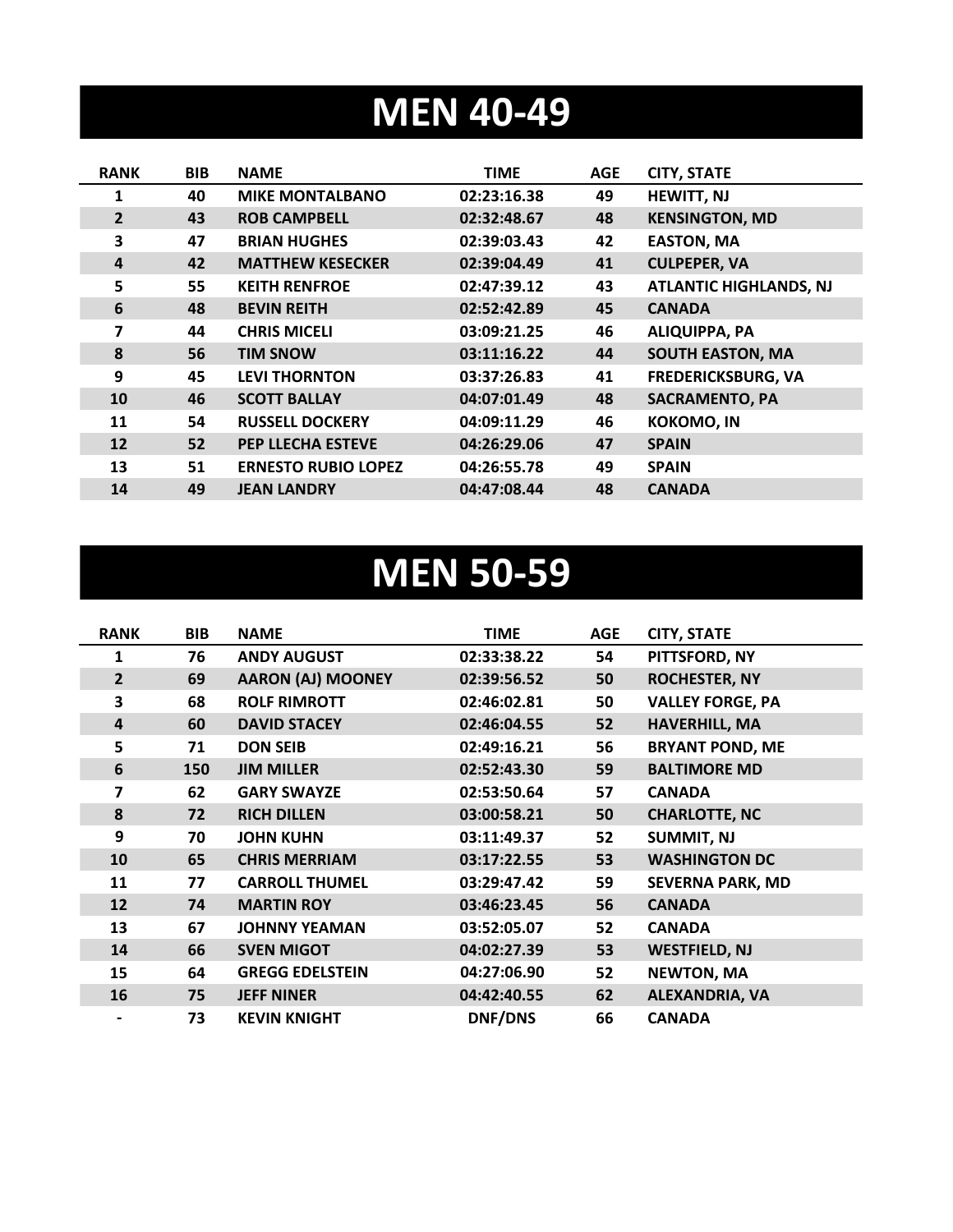# **WOMEN 40+**

| <b>RANK</b> | BIB | <b>NAME</b>              | TIME        |    | AGE CITY. STATE    |
|-------------|-----|--------------------------|-------------|----|--------------------|
|             | 98  | <b>LAUREN COSTANTINI</b> | 03:28:03.96 | 49 | <b>BOULDER. CO</b> |
|             | 99  | <b>MONICA WOLF</b>       | 03:52:05.10 | 51 | <b>CANADA</b>      |

#### **CLYDESDALE**

| <b>RANK</b>              | <b>BIB</b> | <b>NAME</b>         | <b>TIME</b>    | <b>AGE</b> | <b>CITY, STATE</b>     |
|--------------------------|------------|---------------------|----------------|------------|------------------------|
|                          | 91         | <b>TODD HAIG</b>    | 03:30:11.47    | 51         | WESTVILLE, NJ          |
|                          | 92         | <b>JOHN DURKIN</b>  | 03:53:57.13    | 51         | <b>BARRINGTON, NJ</b>  |
| $\overline{\phantom{0}}$ | 90         | <b>CHRIS BALLAY</b> | <b>DNF/DNS</b> | 50         | <b>CHERRY HILL, NJ</b> |

## **SINGLE SPEED**

| <b>RANK</b>    | <b>BIB</b> | <b>NAME</b>            | <b>TIME</b> | <b>AGE</b> | <b>CITY, STATE</b>      |
|----------------|------------|------------------------|-------------|------------|-------------------------|
| $\mathbf{1}$   | 83         | <b>MARTIN SCHLEEDE</b> | 02:34:00.10 | 34         | <b>RUBY, NY</b>         |
| $\overline{2}$ | 86         | <b>JOE WORBOY</b>      | 02:37:16.73 | 45         | <b>LEWIS CENTER, OH</b> |
| 3              | 84         | <b>ADIN MAYNARD</b>    | 02:38:40.14 | 38         | <b>NORTHAMPTON, MA</b>  |
| $\overline{a}$ | 87         | <b>ELI ORTH</b>        | 02:39:03.03 | 46         | <b>CINCINNATI, OH</b>   |
| 5              | 88         | <b>KENNY KOCAREK</b>   | 02:47:48.35 | 38         | <b>CANTON, OH</b>       |
| 6              | 41         | <b>JEFFREY BROWN</b>   | 02:54:49.98 | 46         | <b>ROANOKE, VA</b>      |
| 7              | 81         | <b>JAMES ALLEN</b>     | 03:00:57.18 | 39         | <b>NORWICH, VT</b>      |
| 8              | 85         | <b>CHRIS LANE</b>      | 03:11:53.60 | 36         | <b>BALTIMORE, MD</b>    |
| 9              | 80         | <b>DANIEL FAUSEY</b>   | 03:19:17.44 | 45         | <b>COLUMBUS, OH</b>     |
| 10             | 82         | <b>SCOTT RATH</b>      | 03:48:02.72 | 46         | <b>MILLER PLACE, NY</b> |